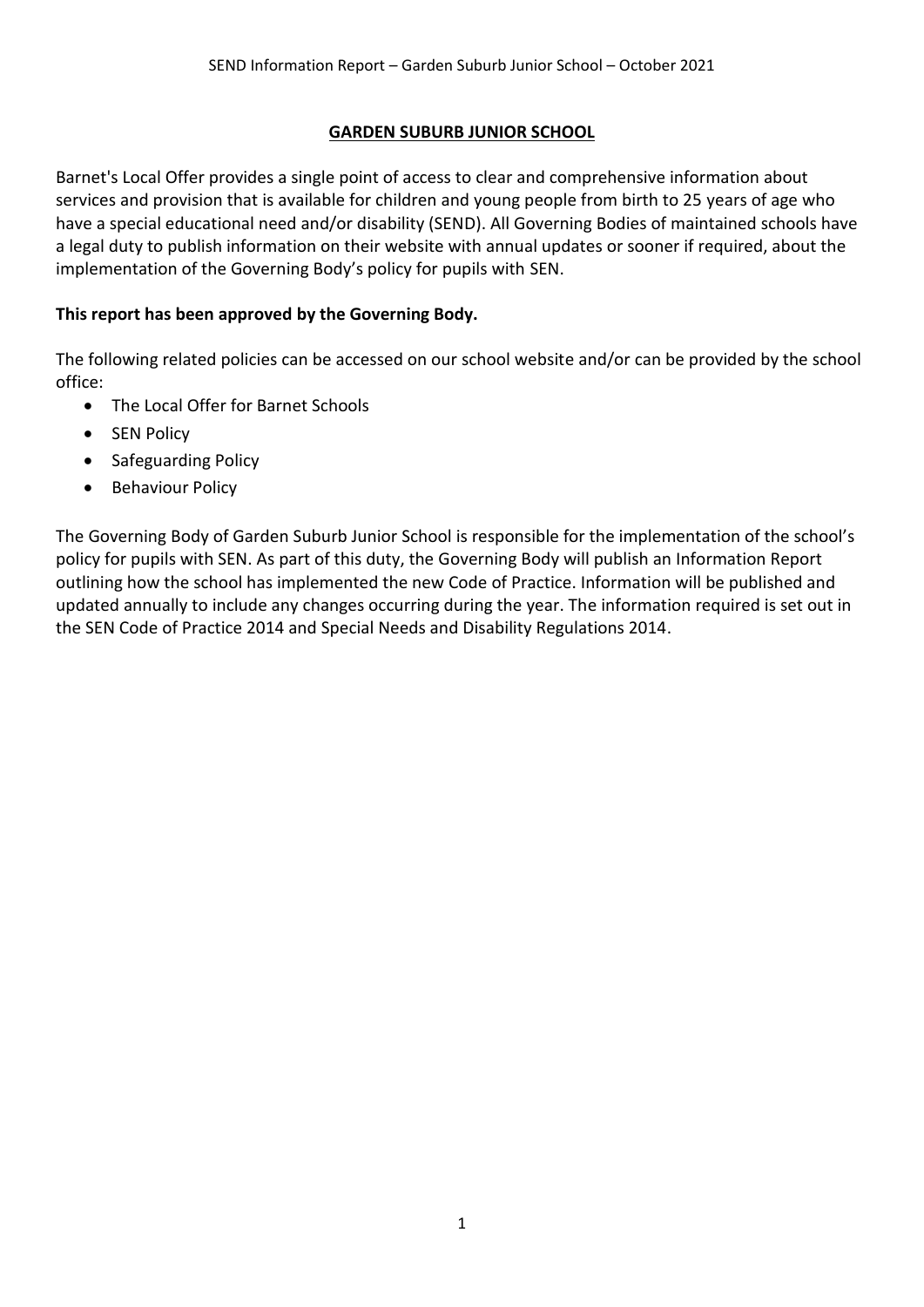### **SEND Information Report**

### **Introduction:**

At Garden Suburb Junior School, we believe that all children should have access to a broad and balanced education, which gives them the opportunity to realise their full potential and achieve success. Every teacher is a teacher of every child or young person, including those with SEND. For some children this will mean the school making special provision within the curriculum to meet their individual needs. All achievements of our pupils will be recognised and celebrated.

*At Garden Suburb Junior School, the health and safety of all children is of paramount importance. A Child Safeguarding Policy and Procedures is in place to ensure the safety and wellbeing of all children and staff. This Policy is annually discussed with all staff, volunteers and any adults working regularly with children.*

We are committed to providing an environment that allows children with disabilities full access to all areas of learning.

At Garden Suburb Junior School, we promote an inclusive culture in our school and celebrate the diversity of children's backgrounds, interests, experience, knowledge and skills. We are committed to ensuring that all pupils access high quality learning opportunities across the curriculum.

We are committed to high quality teaching and actively monitor and develop teaching and learning in our school to ensure that all pupils have access to the curriculum and achieve their potential. Pupils' progress is continually monitored using summative and formative assessments to ensure that teaching is targeted and differentiated to meet the needs of the whole school community.

This is achieved through:

- Weekly planning in year groups
- Termly class review meetings in Year Groups
- Monitoring and assessing work in Year Groups and across the school
- Data analysis
- Termly monitoring and reviewing of targeted interventions
- Targeted marking and feedback by teachers to pupils
- Self-assessment and feedback from pupils

### **How we identify SEN**

The Code of Practice defines SEN as:

**"A child or young person has SEND if they have a learning difficulty or disability which calls for special educational provision to be made for them. A child of compulsory school age or a young person has a learning difficulty or disability if they:**

**Have significantly greater difficulty in learning than the majority of others of the same age**

### **OR**

**Have a disability which prevents or hinders them from making use of educational facilities of a kind generally provided for others of the same age in mainstream school or mainstream post-16 institutions."**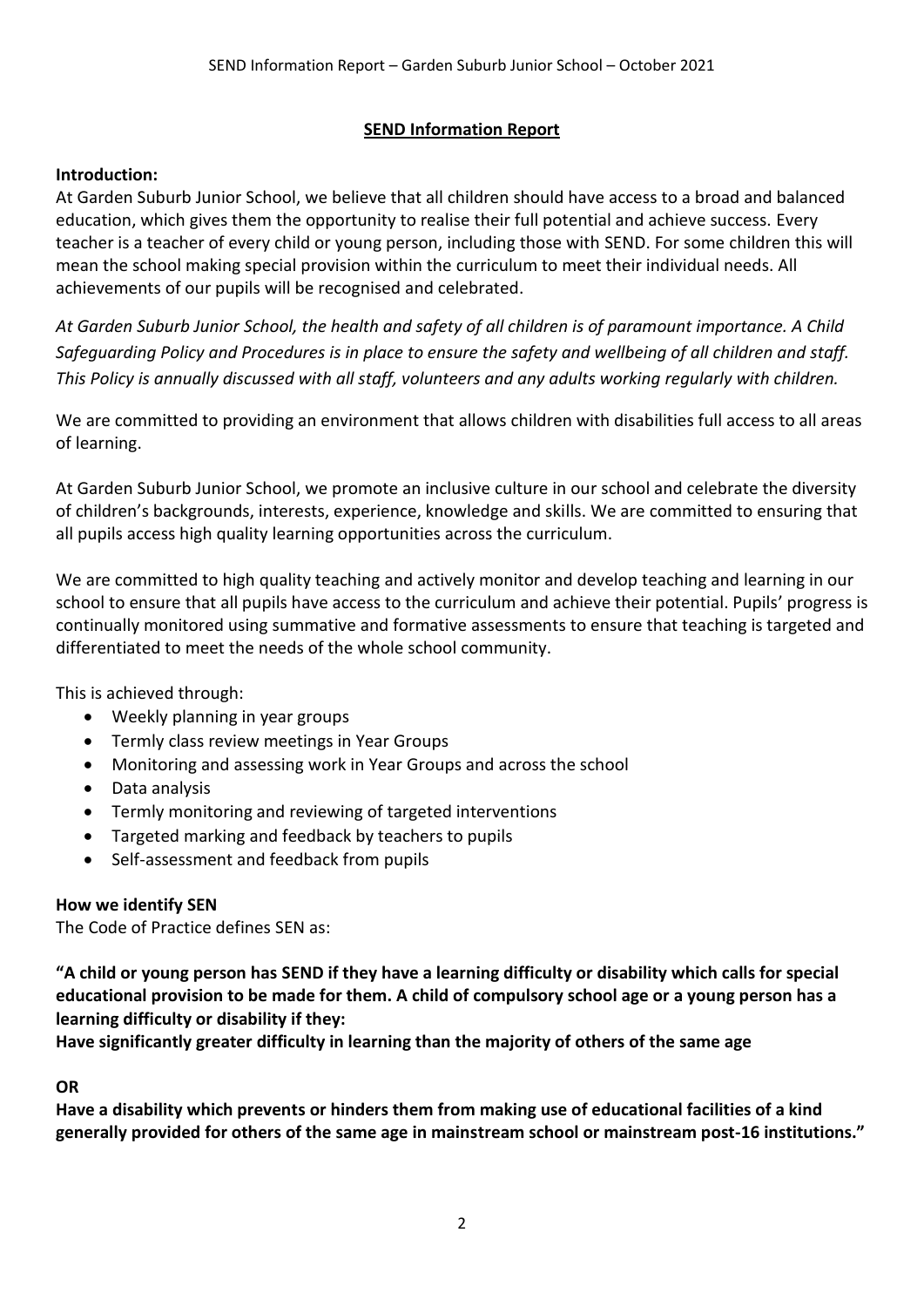There is a wide range of SEND within our school. These include:

- Physical needs
- Social, Emotional, Mental Health
- Auditory impairment
- Visual impairment
- Sensory processing difficulties
- **•** Autism
- ADD/ADHD (Attention Deficit Disorder/Attention Deficit Hyperactive Disorder)
- Dyslexia (Persistent Literacy Difficulties)
- Global learning delay
- Behavioural needs
- Speech, Language and Communication Needs

If a pupil is identified by the school or a professional as having SEND, we will provide provision that is 'additional to or different from' the normal differentiated curriculum, to support the pupil to overcome their barriers to learning.

Slow progress and low attainment may not necessarily mean that a child has SEND. There are a number of circumstances which may cause a child to make slower than expected progress. They may have been absent from school, have health problems, have attended many different schools and not had a consistent opportunity to learn or there may be other external factors. In addition to this, they may not speak English very well, or at all, or they may be worried about different issues that distract them from their learning. Only those with a learning difficulty or a disability that requires special educational provision will be identified as having SEND.

### **Our approach to teaching children with SEND and adaptations to the curriculum and learning environment**

Our first response to pupils making less than expected progress, given their age and individual circumstances, is high quality teaching targeted at their areas of need. All children have access to differentiation. Differentiation helps accommodate the different learning needs of all children so that they have the best possible chance of learning.

Differentiation can be through:

- $\bullet$  The task/activity broken down into smaller steps
- Resources visuals, photographs, simpler vocabulary, key words/topic words, concrete resources, ICT
- $\bullet$  Support using additional adults
- Grouping matching similar learners together or putting children in mixed ability groups
- Outcome expectation of work completed is matched to their needs
- Pace adapted to meet the needs of the pupil
- Dialogue adapted language/vocabulary used
- Checking understanding adult to ask pupil to repeat back instructions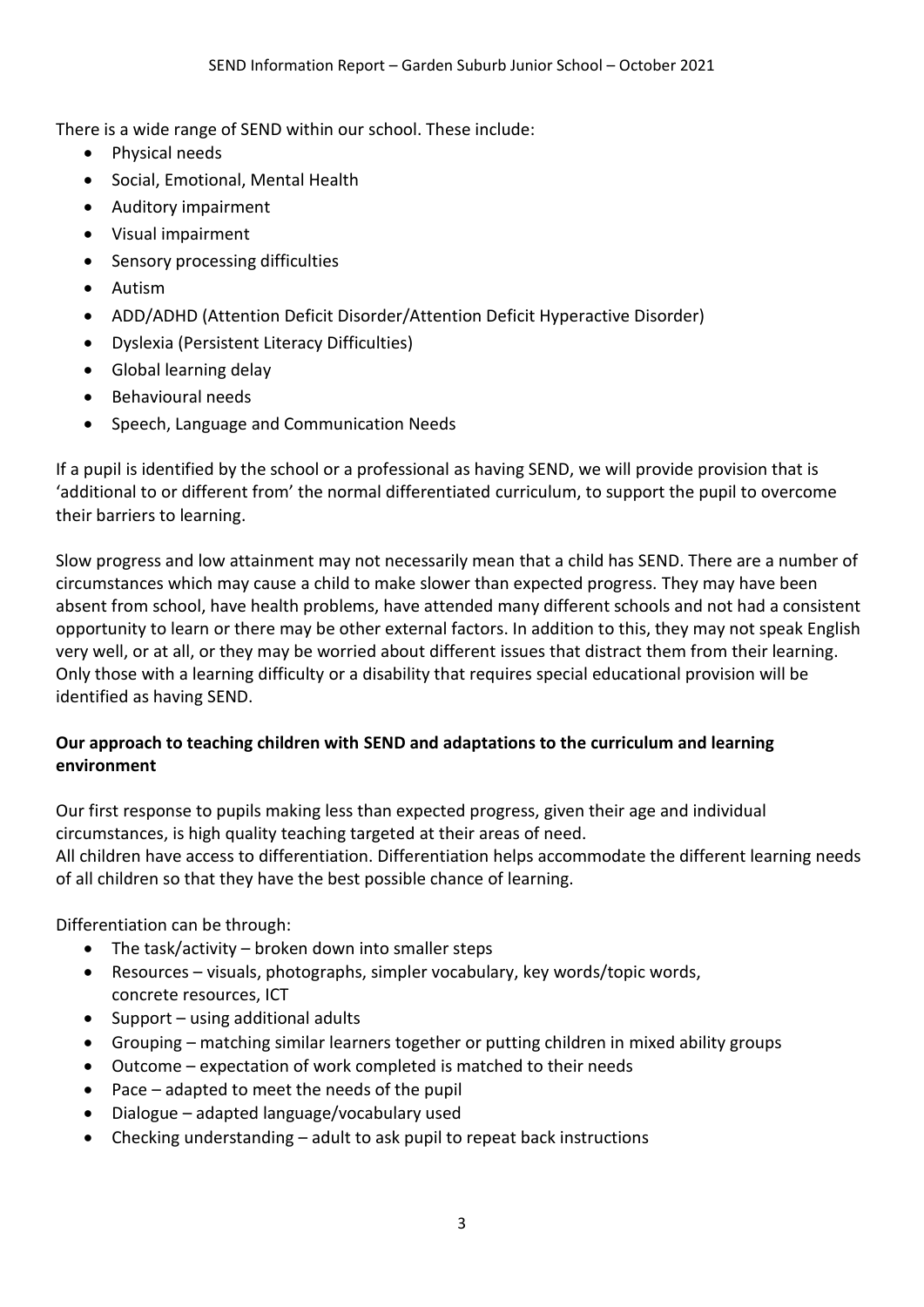Where progress is slow or less than expected, the class teacher, working with the SENCO will discuss and identify how to support the pupil. A targeted intervention, in or out of class, will be put in place and monitored. The pupil's response to this can help identify their particular needs. However, if progress continues to be slow or less than expected specialist advice may be sought and the pupil will be put on the school's SEND register with parental consent.

In our school we have access to various specialist services including:

- Educational Psychologist
- Speech Therapist
- IAT (Inclusion Advisory Team)
- HEW (Health and Emotional Wellbeing support for pupils in school from a trained counsellor. This could be pairs, groups or support for a teacher and class. Parents also meet with the HEW worker when appropriate).
- CAMHS/Tavistock Centre (Child and Adolescent Mental Health Service for family therapy or pupils with possible ADHD)
- Occupational Therapist
- Physiotherapist
- Borough Advisory Teachers (Hearing, Visual, Autism)
- Health Care Professionals e.g. school nurse
- SENDIASS (SEND Information, Advice and Support Service for parents)

# **Assessing SEND at Garden Suburb Junior School**

At Garden Suburb Junior School, we ensure that assessment of educational needs directly involves the pupil, their parents/carers and the class teacher. The SENCO will also support with the identification of barriers to learning.

We use a range of assessments to determine areas of most need for our pupils. These are administered by teachers, trained LSAs and the SENCO. For some pupils an external professional may be contacted to give us advice.

### **The 4 main areas of need are:**

- 1. Communication and interaction
- 2. Cognition and learning
- 3. Social, mental and emotional health
- 4. Sensory and/or physical

# **Arrangements for consulting parents/carers of children with SEND**

### **and involving them in the education of their child**

The Head Teacher holds school tours for all new parents/carers.

During the course of the academic school year all parents are also invited to:

- Year 2/3 transition programme
- Year 3 English/Maths curriculum workshops
- PSHE/RSHE (Relationships, Sex and Health Education) Curriculum Meeting
- Year 6 Residential School Journey meetings
- Year 5/6 Secondary Transfer meetings
- A variety of concerts, assemblies and performances throughout the year
- Throughout the year pupils participate in a variety of sports matches and tournament both away and in school.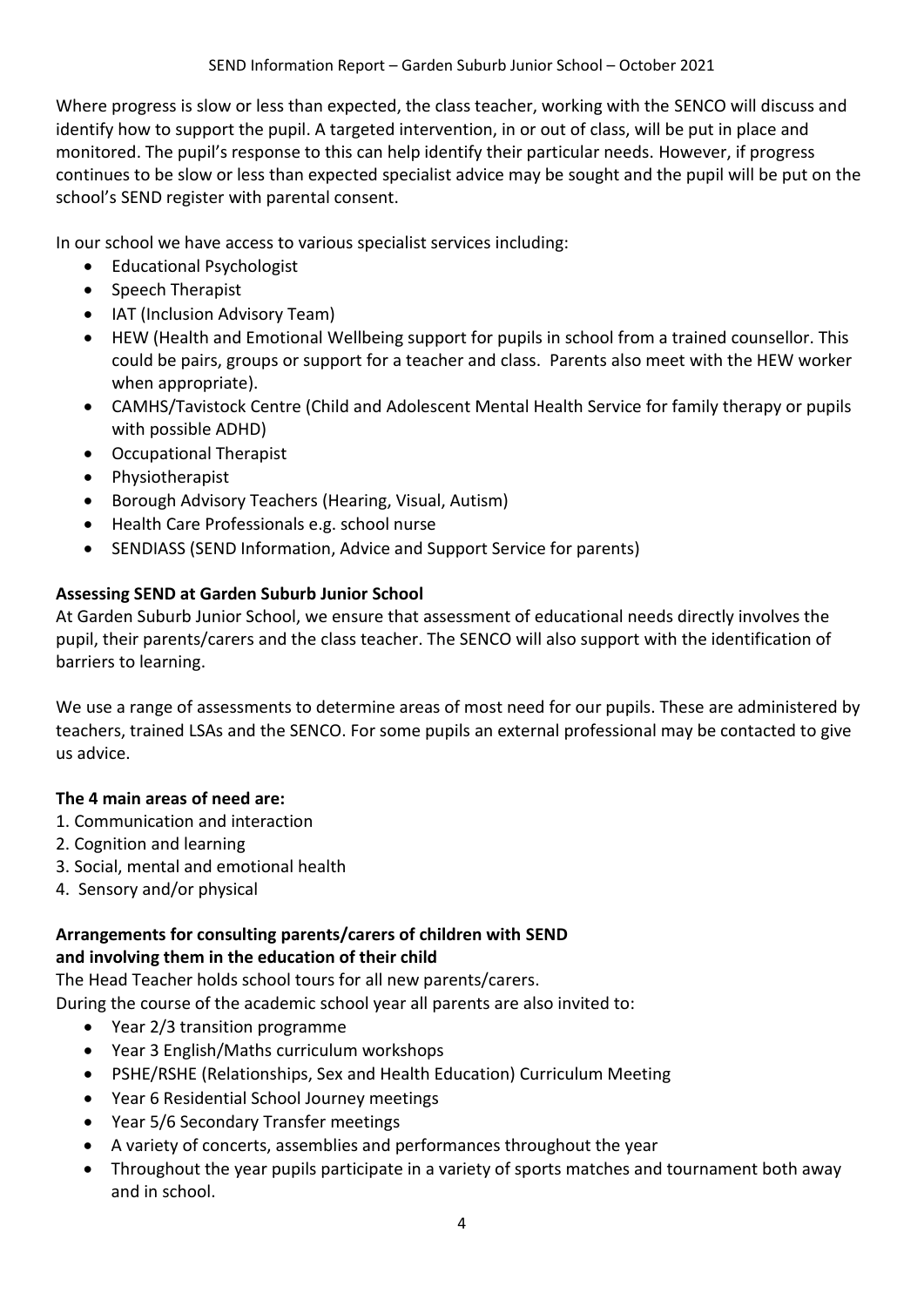All school staff are available to meet parents/carers (by appointment) to discuss the progress of their child throughout the school year. Staff are in the playground at the end of the school day for less formal meetings.

Parents of SEND pupils are included in all the above and additional advice and support is given where necessary.

All parents are given the opportunity to meet with their child's class teacher at parents' evenings twice a year. Parents/carers of pupils with SEND are also able to meet with the SENCO on these days to discuss their child's needs in more detail. Parents of pupils, without SEND support, who have concerns regarding their child can also seek advice from the SENCO at these meetings.

Pupils with SEND are given an Individual Learning Plan. The class teacher, the SENCO and additional adults working with the child all contribute towards setting personalised targets. A copy of the Individual Learning Plan is sent home to parents/carers.

Parents/carers are given the opportunity to discuss their child's Individual Learning Plan and the targets set. Teachers/additional adults working with the children also share the targets with the children. Targets set are Specific, Measurable, Achievable, Relevant and Time limited (SMART).

In addition to their Individual Learning Plans, pupils with statements or Educational Health Care Plans (EHCP), have an Annual Review meeting, which is statutory. Parents/carers, all staff and agencies working with the child are invited to give advice and attend the meeting. The SENCO meets parents/carers of new children with SEND who join the school part way through the year.

### **How the school evaluates the effectiveness of its provision for children with SEND**

The progress of SEND pupils is monitored and tracked termly. All Pupils with SEND will have an Individual Learning Plan (ILP). These are reviewed termly with class teachers and the SENCO and new targets are discussed and agreed with parents/carers. We follow the ''assess, plan, do, review' model. Where there are concerns that pupils with SEND are not making progress with the support/interventions provided, advice is sought from the appropriate professional.

The SENCO and the Head Teacher meet termly with Governors, at the SEND Inclusion Committee, to discuss SEND provision in the school and review all policies relating to SEND. A termly report, outlining the number of pupils receiving additional support for SEND and the interventions taking place, is submitted.

The SENCO, the class teacher and the LSAs monitor the effectiveness of interventions. Training and support is provided for Learning Support Assistants and feedback is also given on the use of additional adults during lesson observations. All Learning Support Assistants have a regular appraisal.

### **How the school enables children with SEND to engage in activities (including physical activities) together with their peers**

Extra-curricular activities

School clubs are open to all children

Clubs take place before school, during lunch time and after school

Clubs are provided by school staff and external providers (a fee is charged). Depending on circumstances pupil premium may be helped to fund attendance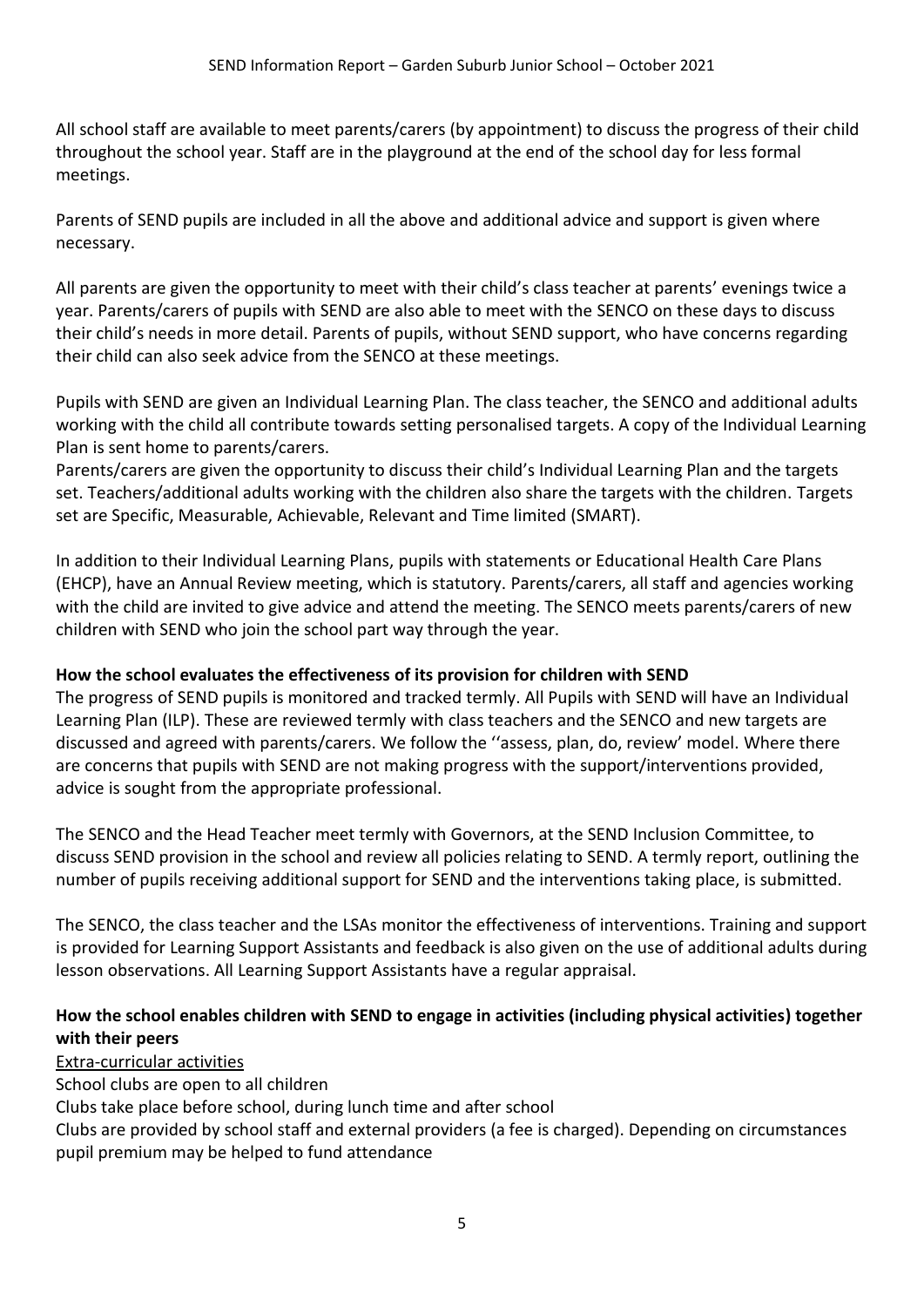Peripatetic music lessons

- A broad range of instruments are taught at school by teachers from Barnet Education Arts Trust (BEAT) – Financial assistance may be available from BEAT
- Lessons take place within the school day and support staff attend if necessary

### School trips

Specific risk assessments are undertaken to identify what additional arrangements need to be made to ensure (as far as practicably possible) pupils with SEND can participate. This could be:

- Alternative transport arrangements to the venue e.g. parent/carer drive
- 1 to 1 support for the duration of the trip
- Residential trips a parent/carer to accompany the trip and stay nearby to support their child if this will enable the pupil participate in this activity
- Informing the venue of any adjustments required by the pupil to enable them to participate and have an enjoyable experience
- Pre-trip preparation for the child visual timetable for the day, photos of the venue, explanation of activities

### School day

 Breakfast Club and Afterschool Club Playtime and Lunchtime  $-1.1$  support including supporting attendance at school clubs if necessary.

### **Support for improving emotional, mental and social development of children with SEND**

All children are encouraged to take part in all extracurricular activities and take on roles within the school for example: School Council Representatives (all Year Groups), Travel Plan Ambassadors, House Captains (Year 6), Digital Leaders (all Year Groups), and Book Worms (all Year Groups). All Year 3 children have a buddy in Year 4 when they begin the Junior School.

Pastoral support is provided by all school staff to all children. If a child continues to struggle with any aspect of school life, parent/carers are invited in to school for a meeting to discuss the best way to support their child. This could be through a communication book, regular meetings with the parent/carer, small group work or a referral to the Health and Emotional Wellbeing (HEW) caseworker or Child and Adolescent Mental Health Services (CAMHS)

The school also provides support for vulnerable and SEND children at lunchtime. An adult supervised indoor Games Club, which has a range of structured games, puzzles and craft activities, is available daily for half of lunchtime.

The school also has a sports coach during the whole of lunchtime and the children are given opportunities to participate in this across all the Year Groups and pupils with SEND are included. A rota system is used and a designated area is allocated for this.

When a child exhibits challenging behaviour, strategies are put in place to help the child manage their behaviour. Parent/carers are invited in to discuss their child's behaviour and a Behaviour Support Plan may be put in place. External advice can also be sought from the Inclusion Advisory Team (IAT). The Local Authority guidelines on '*Local Codes of Practice: First Aid Arrangements in School'* are followed within school, with reference to the DfE: *Supporting Children with Medical Conditions – Statutory Guidance 2014*. Staff are trained annually to administer Epipens, and training is sought for staff for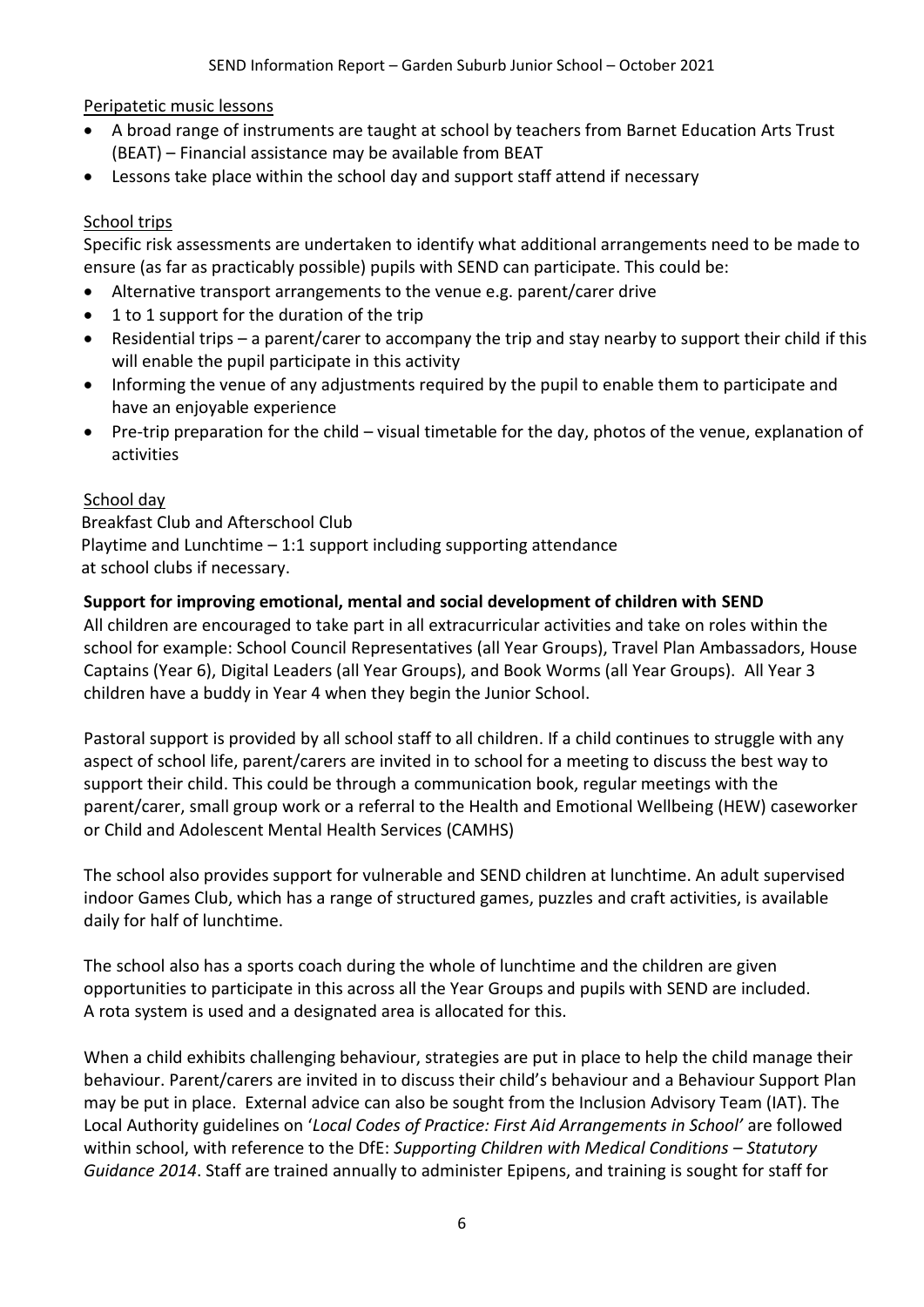specific medication e.g. epilepsy, diabetes. Records are kept of medication given and if any controlled medication is held on the school premises

**Arrangements for consulting children with SEND about, and involving them in, their education** Targets are shared with pupils receiving SEND support and marking and feedback is used to inform pupils of their progress and next steps. Some children may share their views using photos, pictures, videos etc. For pupils with an Educational Health Care Plan the children complete a child's views form which is circulated and shared at the annual review. Pupils are also invited to attend part of the annual review meeting.

### **Our physical environment and how equipment and facilities to support children with SEND is secured**

The school has a ramp to access the main building, 2 disabled toilets and a lift in the dining room block providing access to the school library and two classrooms. All classrooms have a sound field loop for children with hearing aids. ICT equipment and practical resources are available to support children's learning. We have sensory room available as a calm break out space, a room for small group/intervention work and calm corners in every classroom.

It is essential that children with additional needs are able to access our varied curriculum to the full extent of their ability and we readily seek advice from parents and/or professionals on how best to facilitate for this. Where appropriate, we include the child in our discussions. When additional equipment is needed, funding is secured from the school's SEND budget or from bids for external funding. For specialist equipment, the SENCO liaises closely with the child's family and the appropriate external agency to ensure the correct equipment/resource is provided for their child.

Accessibility is an issue in certain parts of the building as some two storey parts of the building have no lift access. Classroom room sizes vary and some are unable to accommodate wheelchairs.

The school does not have high perimeter fencing.

### **Dealing with complaints**

If a parent/carer has a concern about their child, their first point of contact is the child's class teacher. If their worry has not been resolved they should then speak to one of the Leadership Team. For children with SEND this would be the SENCO.

If a parent/carer has a complaint they must follow the school's Complaints Procedure Policy which is available on the school website [www.gardensuburbjunior.co.uk](http://www.gardensuburbjunior.co.uk/) or from the school office.

### **Transition arrangements within school and between phases of education**

Transition is a part of life for all learners. This can be transition to a new class in school, having a new teacher or moving on to another school. Garden Suburb Juniors is committed to ensuring that smooth transitions occur. Planning ahead for transition is particularly important for pupils with SEND. When allocating classrooms, careful consideration is taken to any physical/mobility needs of the class.

### Moving classes within the school

At the end of each academic year children move classes and Teaching staff and Learning Support Assistants are carefully matched to meet the needs of the classes. During the summer term the children have a 'merry-go-round' morning where they have the opportunity to meet their new teacher.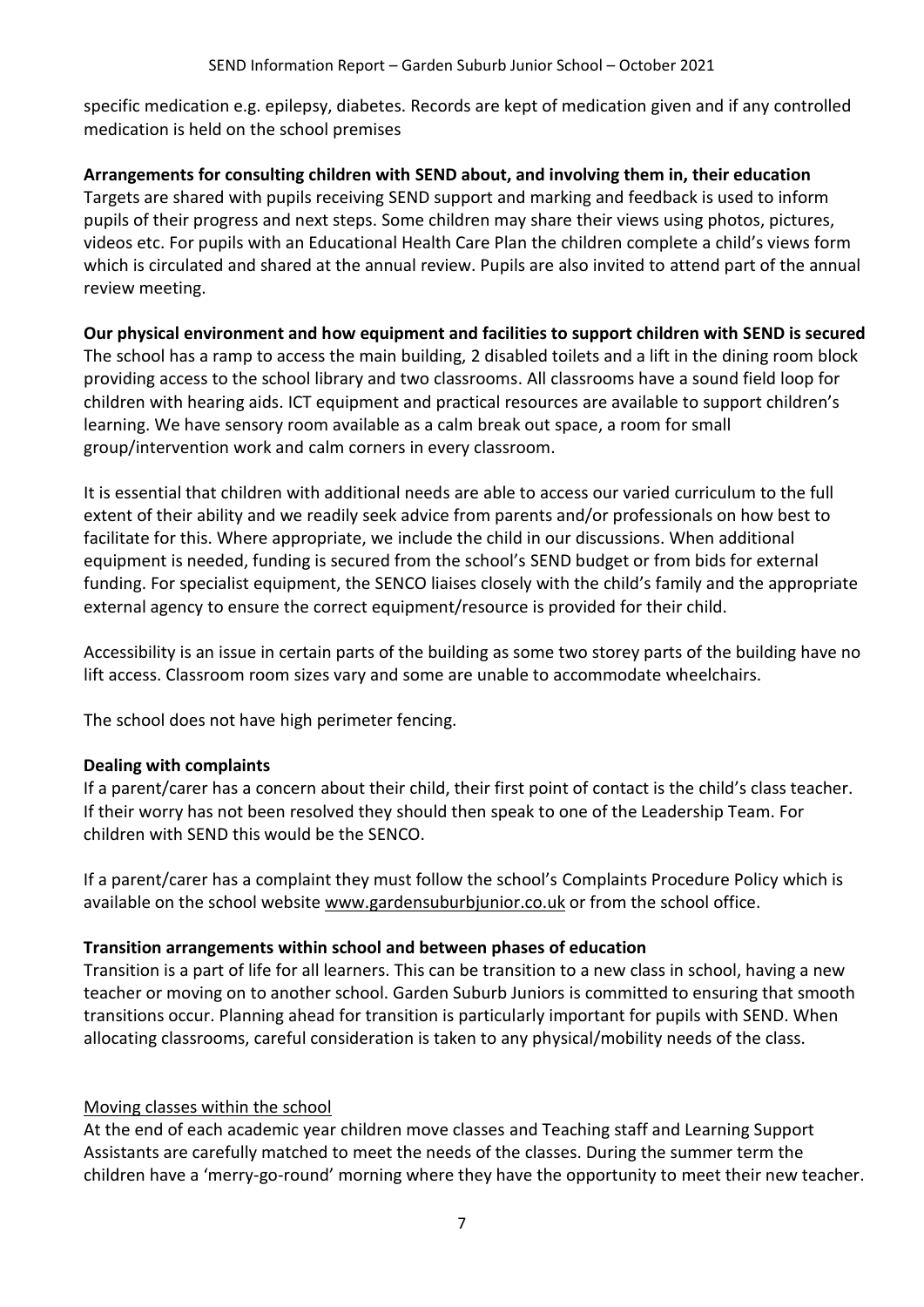The school facilitates for teachers and Learning Support Assistants to have conversations about pupils to ensure continuity and consistency of approach, the children.

## Year 2 pupils transferring from Garden Suburb Infant School

- The Head Teacher and/or SENCO attend Year 2 Annual Review meetings for children with EHCPs
- In the summer term before the children start Year 3, the SENCO attends meetings with the parents/carers and the Infant SENCO
- The Head Teachers from both schools meet to discuss the children
- For pupils with an EHCP, the support staff and class teachers meet to share information
- SEND pupils in the Infant School have additional visits to the Junior school in addition to the 'merry-go-round' morning
- All Year 2 children have a buddy in Year 3

# Transferring from another school (within the Key Stage)

- A meeting/discussion with the previous school takes place
- Parents/carers meet the SENCO and/or the Head Teacher
- A tour of the school takes place
- The child is paired with a buddy to look after them when they join school and SEND records are exchanged between the two schools

### Transferring to another school (within the Key Stage)

- A meeting/discussion with the new school takes place
- Additional visits to the new school (with support staff if necessary) takes place to ensure a smooth transition
- School and SEND records are passed onto the new school

### Transferring to secondary school

- During the Year 5 annual review meeting, secondary school options are discussed. If necessary, the Local Authority Choice Adviser and Advisory Teachers may be involved
- Parents/carers are encouraged to visit schools and speak to the SENCO about the needs of their child
- During the summer term in Year 6, teachers/staff from the secondary school meet to discuss transition
- If the child has an EHCP the secondary school is invited to the Annual Review meeting.
- Additional visits to the new school (with support staff if needed) take place to ensure a smooth transition for the child
- Some vulnerable SEND pupils receive additional transition work in a small group delivered by a member of the speech and language therapy team or a designated Learning Support Assistant.
- School records are passed onto the new school. Transition in Year 6 is a large part of the curriculum and gives children the tools to help them have a smooth transition to secondary school. Children with SEND are invited to attend additional visits at their new secondary school. This may include accessing secondary lessons, meeting with teachers, Learning Support Assistants and the SENCO as well as experiencing playtimes and lunchtimes in their new school environment.